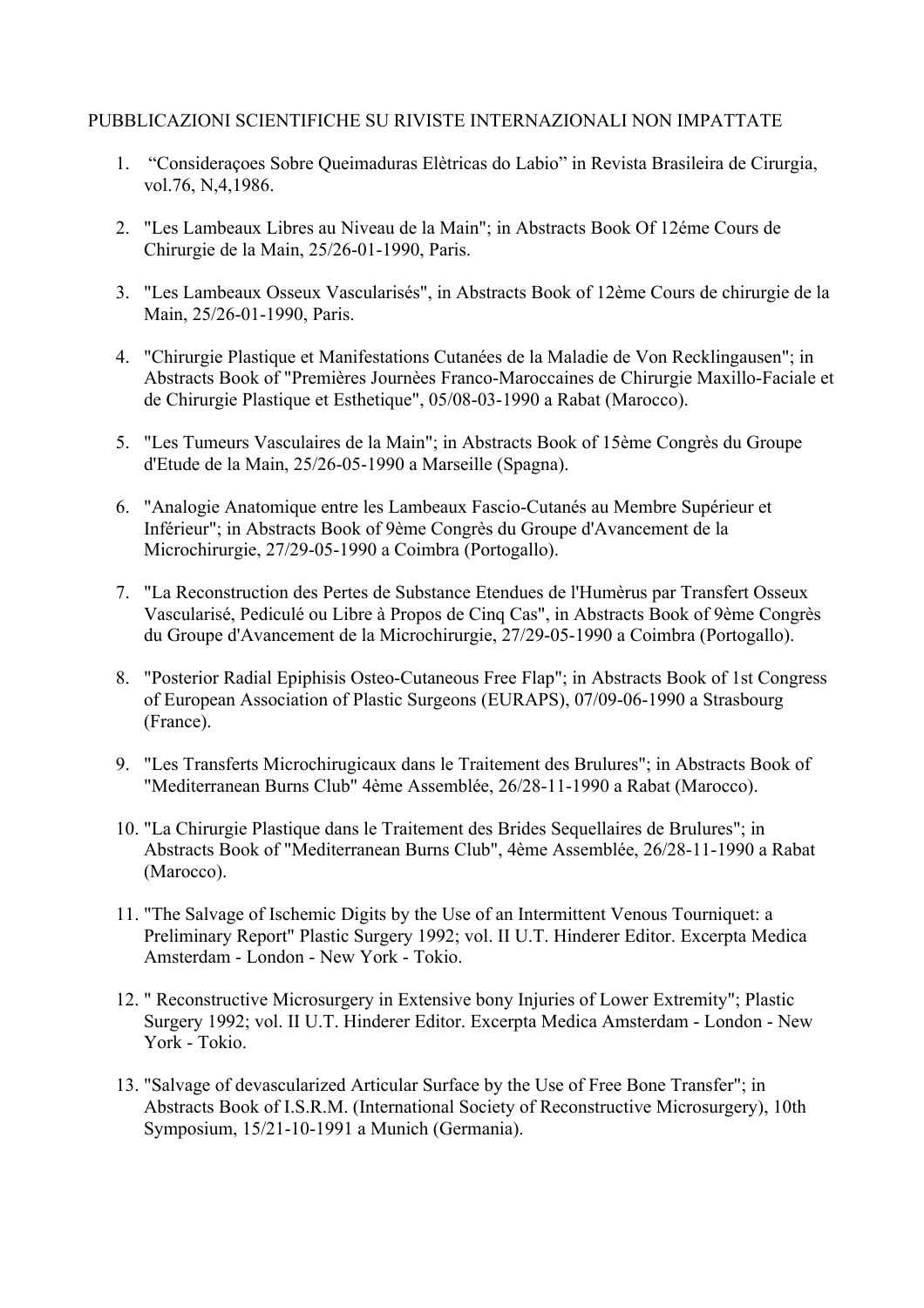- 14. "A new Versatile Donor Site. The Posterior Radial Epiphysis Free Flap"; in Abstracts Book of I.S.R.M. (International Society of Reconstructive Microsurgery), 10th Symposium, 15/21-10-1991 a Munich (Germania).
- 15. "A new Versatile Donor Site. The Posterior Radial Epiphysis Free Flap"; in Abstracts Book of I.S.R.M. (International Society of Reconstructive Microsurgery), 10th Symposium, 15/21-10-1991 a Munich (Germania).
- 16. "Medial Cantal Area of the Lids: a Complex Structure to Restore", in Abstracts Book of the 7th Congress European Section of International Confederation for Plastic, Reconstructive and Aesthetic Surgery, dal 02 al 05-06-1993 a Berlino (Germania).
- 17. "Segmental Mastectomy (Quadrantectomy )and its immediate repair " In Abstract book del V° Congresso annuale della "Associazione europea dei Chirurghi Plastici "(E.U.R.A.P.S.) 12-14 Maggio 1994 Ginevra (Svizzera).
- 18. "Free Omental-Gastric transfer in Pharyngo-Oesophageal reconstructions" in Abstract book del 1994 International Symposium on Plastic Surgery. 21-24 Maggio ,1994 Firenze.
- 19. "Segmental Mastectomy (Quadrantectomy) and its immediate repair". In Abstract book del 7° Asian Congress of Plastic and Reconstructive Surgery.14-19 Agosto 1994 Bangkok Thailand.
- 20. Functional Pharyngo-Esophageal reconstructions. J. Exp. Clin. Cancer Res.16, 2. 161-3 1997.
- 21. Un caso di lipoma della parotide. European Journal of Oncology 3, 5. 558 Settembre-Ottobre 1998.
- 22. Medial septal-fasciocutaneous tigh flap after radical vulvectomy in advanced vulvar cancer. Journal of Surgical Oncology, page55, Supplement 4, 1999.
- 23. "Reconstructive Surgical Procedures in Breast Cancer Treatment" International Journal of Gynecological Cancer, vol.9, Supplement 1, pages 96-97, 1999.

# PUBBLICAZIONI SCIENTIFICHE SU RIVISTE NAZIONALI NON IMPATTATE

- 1. "Endoscopia Bronchiale: Aspetti Diagnostici e Terapeutici"; in Chirurgia Generale General Surgery, vol.4, N.4,1983.
- 2. "La Cromoesofagoscopia nella Diagnosi e nel Follow-up della Esofagite"; in Rivista della Società Italiana di Endoscopia, Settembre 1983.
- 3. "Ruolo del Liquido di Lugol nella Diagnosi degli Stadi Iniziali di Esofagite Peptica"; in Chirurgia Generale - General Surgery, vol.5, fasc.6, 1984.
- 4. "Trattamento del Carcinoma Broncogeno"; in Chirurgia Toracica, Ottobre 1985.
- 5. "Composite Fibula and Soleus Free Transfer in Extensive Compound Injuries of the Leg"; in Abstracts Book of 2° Settimana Mondiale di Aggiornamento Professionale in Chirurgia e in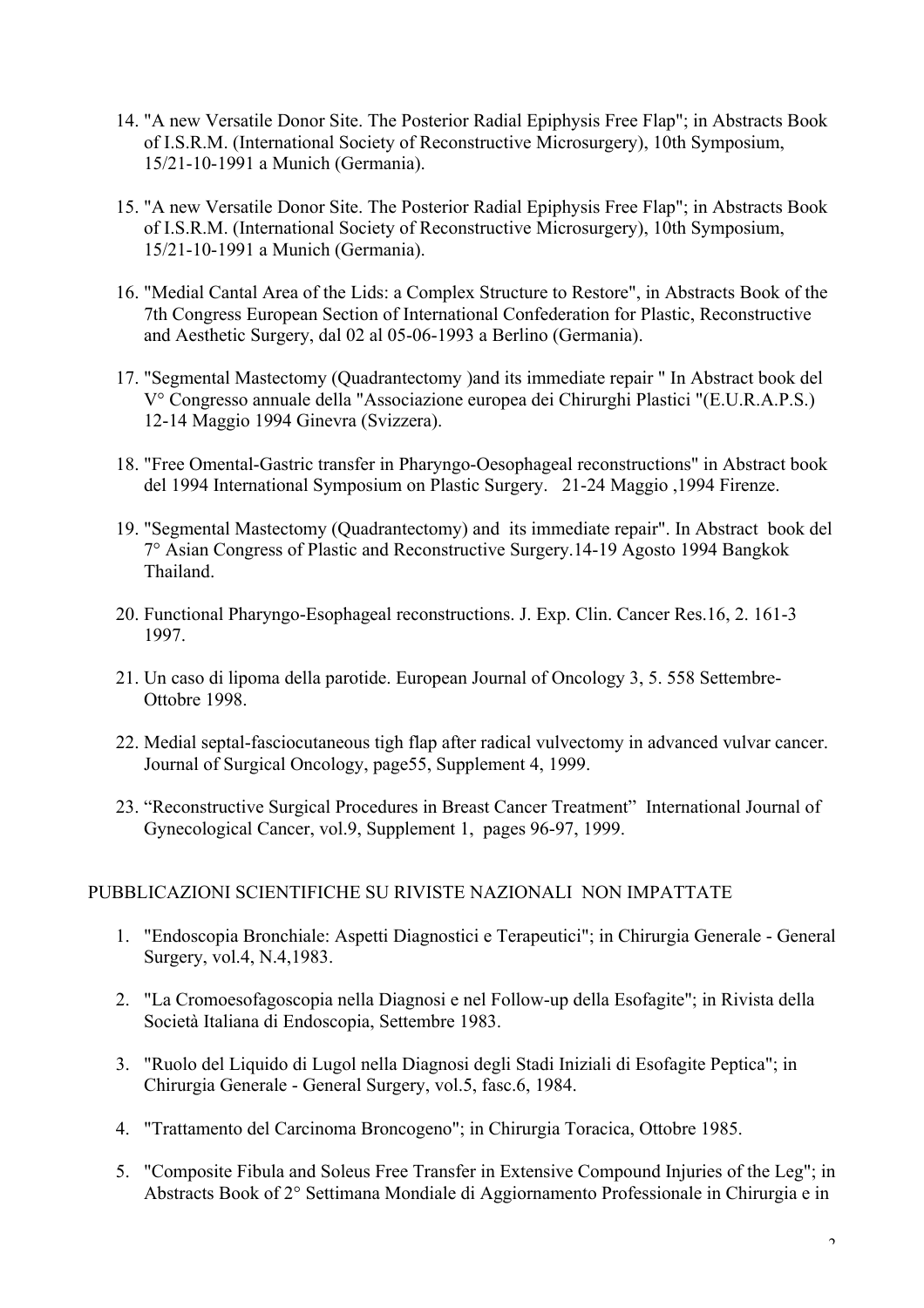Discipline Chirurgiche ed Oncologiche dell'Università degli Studi di Milano, 15/21-07-1990 a Milano (Italia).

- 6. "Il Trapianto Libero di Segmento Gastro-Epiploico al Collo"; in Abstracts Book del Congresso Biennale della Sezione Italiana dell'International College of Surgeons, 07/09-12- 1990 a Taormina (ME).
- 7. "Utilizzazioni dei lembi in chirurgia ricostruttiva dopo exeresi tumorali alla regione nasale".in Abstract book del 42° Congresso della Società Italiana di Chirurgia Plastica Ricostruttiva ed Estetica dal 05 al 08 Ottobre 1993 a Lucca.
- 8. Correlazioni clinico-istologiche delle neoformazioni pigmentate in relazione all'afferenza dermato-chirurgica o chirurgo-plastica. In abstract book del 12° Congresso Nazionale della Società Italiana di Dermatologia Chirurgica ed Oncologica. 63 Abano Terme 08-10. Maggio 1997.
- 9. La riparazione di ernie della parete addominale in pazienti già sottoposti a trapianto di rene, con metodiche non protesiche. In Atti del 46°Congresso della S.I.C.P.R.E.. Venezia 30 Settembre - 3 Ottobre 1997.
- 10. Persichetti P Surgical remodelling of the body image and psychological involvements. Acta Medica Romana, 35 (1997) 352-355.
- 11. Persichetti P, Lentini A. Le protesi mammarie: quali e quando? Argomenti di Oncologia, 347-352, ottobre-dicembre 1998
- 12. "La chirurgia ricostruttiva in Day Surgery". Atti del IV Congresso Nazionale S.I.C.A.D.S., Roma, 28-30 novembre 1999.
- 13. Persichetti P, Cagli B, Simone P, Berloco M, Casadei RM, Marangi GF, Di Lella F. "Decision-making in contralateral breast symmetrization within post-mastectomy breast reconstruction". Rivista Italiana di Chirurgia Plastica . Clinical and Experimental Plastic Surgery. Vol.33, fasc.3-4, 2001.
- 14. "Selection of the appropriate Limberg flap in the reconstruction of post-excisional nasal defects". Rivista Italiana di Chirurgia PLastica . Persichetti P, Simone P, Cagli B, Marangi GF, Di Lella F. Clinical and Experimental Plastic Surgery. Vol.34, fasc.1-2, 2002.
- 15. " Detection of multiple cancer recurrencies during delate breast reconstruction with latissimus dorsi muscolo-cutaneous flap. Persichetti P, Simone P, Cagli B, Tenna S, Marangi GF, , Di Lella F. Clinical and Experimental Plastic Surgery (in press).

# PUBBLICAZIONI SCIENTIFICHE SU RIVISTE INTERNAZIONALI IMPATTATE

- 1. Pitanguy I, Vieira de Lima P, Muller P, **Persichetti P**, Piccolo N. Electric burns of the lip. Compendium. 1989 Jan;10(1):30-4.
- 2. Pitanguy I, Muller P, Davalo P, Barzi A, **Persichetti P**. Treatment of gynecomastia using a trans-areolar incision Minerva Chir. 1989 Sep 15;44(17):1941-8.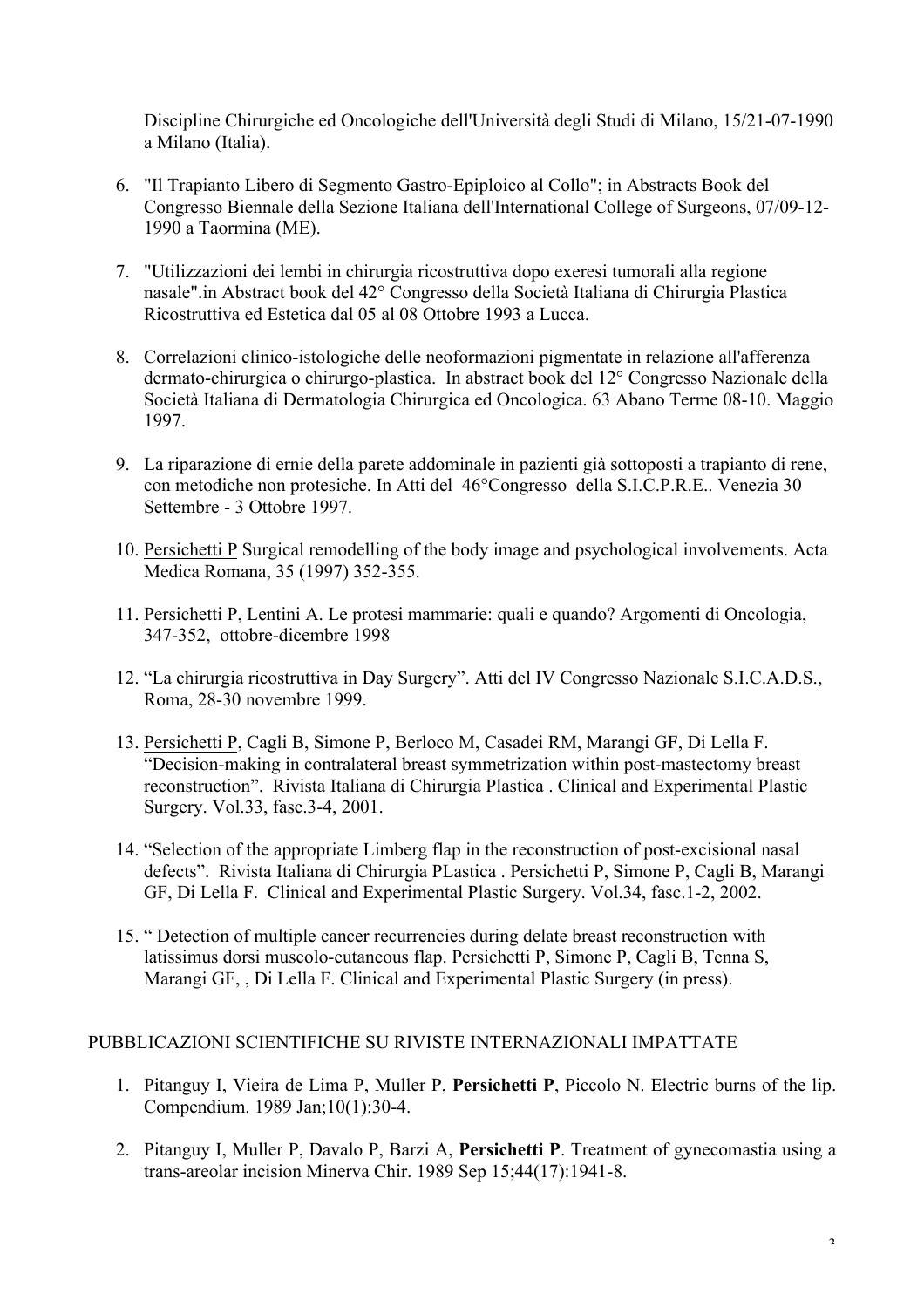- 3. **Persichetti P**, Berloco M, Casadei RM, Marangi GF, Di Lella F, Nobili AM. Gynecomastia and the complete circumareolar approach in the surgical management of skin redundancy. Plast Reconstr Surg. 2001 Apr 1;107(4):948-54.
- 4. **Persichetti P**, Simone P, Berloco M, Casadei RM, Marangi GF, Cagli B, Di Lella F. Vulvoperineal reconstruction: medial thigh septo-fascio-cutaneous island flap. Ann Plast Surg. 2003 Jan;50(1):85-9.
- 5. Mazzarelli P, Rabitti C, Parrella P, Seripa D, **Persichetti P**, Marangi GF, Perrone G, Poeta ML, Delfino M, Fazio VM. Differential modulation of Ku70/80 DNA-binding activity in a patient with multiple basal cell carcinomas. J Invest Dermatol. 2003 Sep;121(3):628-33.
- 6. Baldi A, **Persichetti P**, Di Marino MP, Nicoletti G, Baldi F. Pleomorphic adenoma of cervical heterotopic salivary glands.Journal of Experimental & Clinical Cancer Research. December 2003 Vol.22 n.4, 645-647.
- 7. **Persichetti P**, Marangi GF, Simone P, Cagli B, Di Lella F, Berloco M, Casadei RM. An easy way to install the remote port of permanent expandable breast implants in the axillary region during breast reconstruction or augmentation. Plast Reconstr Surg. 2003 Oct;112(5):1492.
- 8. Esposito V, Baldi A, Tonini G, Vincenzi B, Santini M, Ambrogi V, Mineo TC, **Persichetti P**, Liuzzi G, Montesarchio V, Wolner E, Baldi F, Groeger AM. Analysis of cell cycle regulator proteins in non-small cell lung cancer. J Clin Pathol. 2004 Jan;57(1):58-63.
- 9. **Persichetti P**, Di Lella F, Delfino S, Scuderi N. Adipose compartments of the upper eyelid: anatomy applied to blepharoplasty. Plast Reconstr Surg. 2004 Jan;113(1):373-8; discussion 379-80.
- 10. Baldi A, Di Marino MP, **Persichetti P**, Ferrara N, Baldi F. Cystitis glanduralis complicating an eosinophilic cystitis: a case report. In Vivo. 2003 Nov-Dec;17(6):651-3.
- 11. Baldi A, Nicoletti G, Colella G, Pia Di Marino M, **Persichetti P** . Embryonal rhabdomyosarcoma of the tongue in old age. Oral Oncol. 2004 Apr;40(4):450-2.
- 12. Esposito V, Baldi A, Liuzzi G, Tonini G, Vincenzi B, **Persichetti P**, Santini M, Ambrogi V, Mineo TC, Montesarchio V, Wolner E, Baldi F, Groeger AM. Analysis of Fas (Apo-1/CD95) expression in non-small cell lung cancer. Anticancer Res. 2003 Nov-Dec; 23(6C): 4901-5
- 13. Baldi A, **Persichetti P**, Di Marino MP, Nicoletti G, Baldi F. Pleomorphic adenoma of cervical heterotopic salivary glands. J Exp Clin Cancer Res. 2003 Dec;22(4):645-7.
- 14. **Persichetti P**, Simone P, Tenna S, Marangi GF, Di Lella F, Cagli B, Li Vecchi G. How to prevent complications during the application of nasal plaster (the spider maneuver). Plast Reconstr Surg. 2004 May;113(6):1891
- 15. **Persichetti P**, Simone P, Li Vecchi G, Di Lella F, Cagli B, Marangi GF. Wedge excision of the nail fold in the treatment of ingrown toenail. Ann Plast Surg. 2004 Jun;52(6):617-20.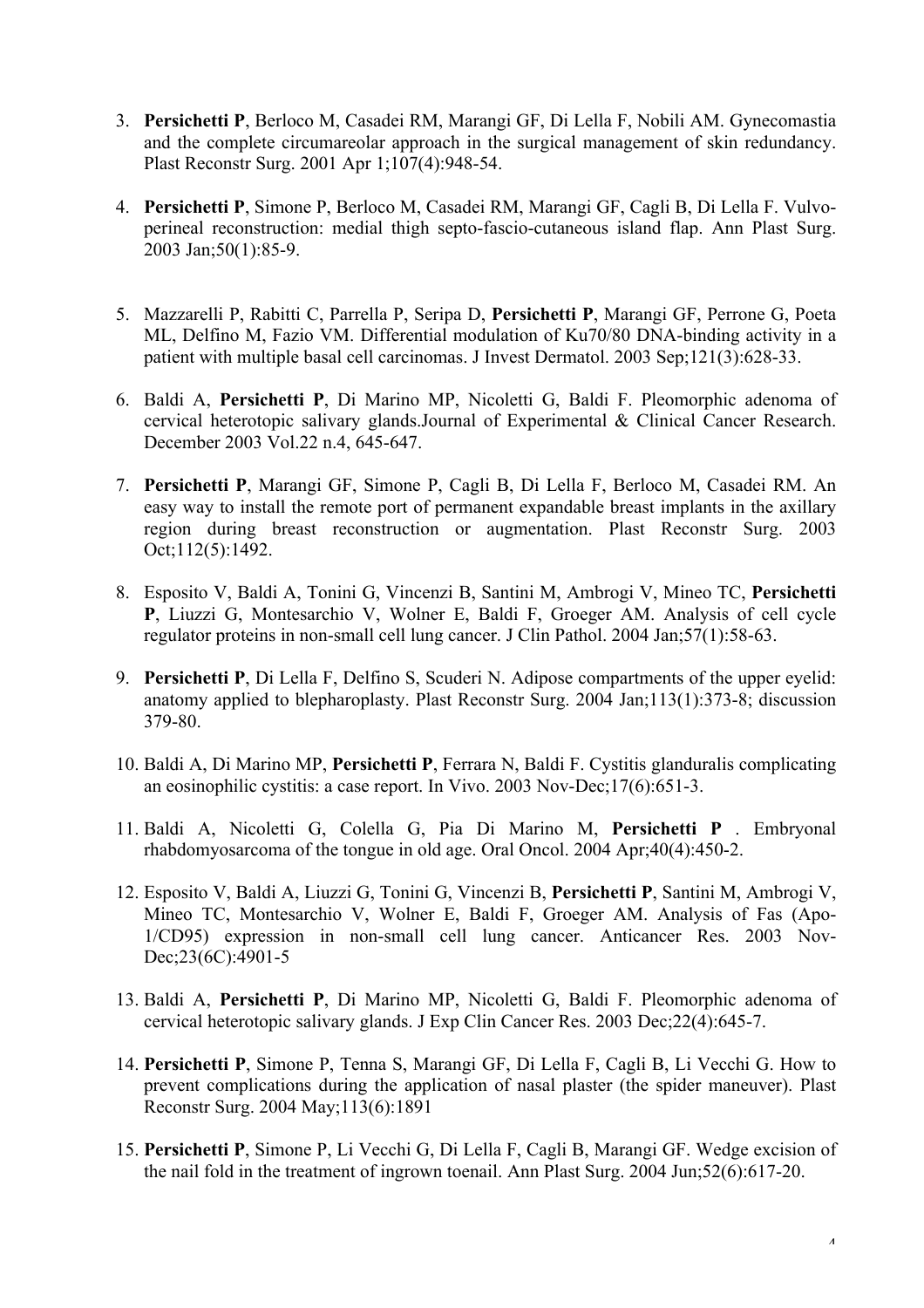- 16. **Persichetti P,** Simone P, Tambone V. About beauty. Plast Reconstr Surg. 2004 Jul;114(1):270-1.
- 17. **Persichetti P**, Di Lella F, Simone P, Marangi GF, Cagli B, Tenna S, Trivelli M. Benign paroxysmal positional vertigo: an unusual complication of rhinoplasty. Plast Reconstr Surg. 2004 Jul;114(1):277-8
- 18. **Persichetti P,** Tenna S. Simone P, Marangi GF, Cagli B, Di Lella F. Donor Site Recurrence of Rectal Adenocarcinoma after Reverse Latissimus Dorsi Flap". Plast Reconstr Surg:2004 Aug; 114(2): 615-618.
- 19. Letter to editor in response to Dr. Peled". P.Persichetti Annals of Plastic Surg. (in press).
- 20. Alfandari B., **Persichetti P.,** Pellissier P., Martin D., Baudet J.. Myanmar mission Ann Chir (in press)

# PUBBLICAZIONI SCIENTIFICHE SU RIVISTE ITALIANE IMPATTATE

- 1. Pitanguy I, Muller P, Davalo P, Barzi A, **Persichetti P.** Treatment of gynecomastia using a trans-areolar incision. Minerva Chir. 1989 Sep 15;44(17):1941-8.
- 2. **Persichetti P**, Tosato F, Paganini A, Grande M, Cassese M, Pescatore V, Donato V, Paolini A Esophageal leiomyomas. Review of the literature and case records from our institute.. Minerva Chir. 1984 Jun 15;39(11):855-62.
- 3. Grande M, Tosato F, De Marchi C, Cassese M, **Persichetti P,** Paganini A, Paolini A. Granular cell myoblastoma of the esophagus. Abrikosov's tumor. Recenti Prog Med. 1984 Apr;75(4):348-52.

# CAPITOLI SU LIBRI

- 1. "Possibilità della Microchirurgia nelle Ricostruzioni della Testa e del Collo"; in "I Tumori dei Tessuti Molli e delle Ossa", vol.2, Monduzzi Editore, 1989.
- 2. "Bone Defect in the Lower Limb"; in Microvascular Surgery and Free Tissue Transfer, Edited by David S. Soutar, and Published by Edward Arnold, London - Melbourne - Auckland , 1993.
- 3. "Urgenze semplici" 4° capitolo pagg. 71-85 e ""Lesioni da agenti fisici" 11° capitolo pagg.329-352 in "Urgenze ed Emergenze" di F.Agrò. Edizioni Minerva Medica, Novembre 1999.
- 4. "Tecniche chirurgiche nel trattamento della patologia benigna e maligna della vulva" P. Benedetti-Panici, G. Cutillo, R. Angioli, L Muzii, P. Persichetti. Encyclopédie Médico-Chirurgicale  $I - 41-885$ .
- 5. "Gynecomastia and the complete circumareolar approach in the surgical management of skin redundancy" P. Persichetti et al.. Year book of Plast. Reconstr. Surg. 2002.